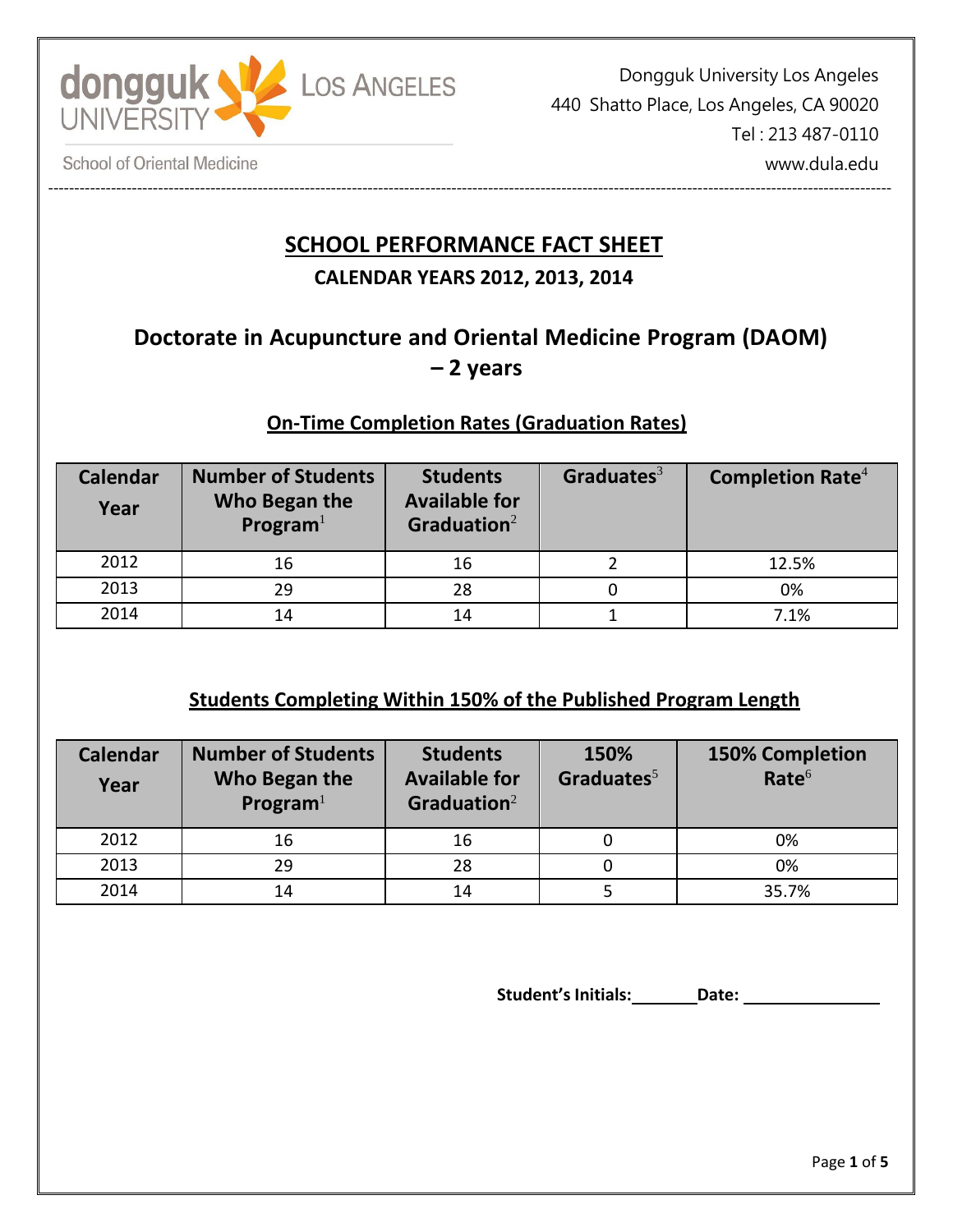

Dongguk University Los Angeles 440 Shatto Place, Los Angeles, CA 90020 Tel : 213 487-0110 www.dula.edu

**School of Oriental Medicine** 

# **Placement Rates**

-----------------------------------------------------------------------------------------------------------------------------------------------------------------

| <b>Calendar</b><br>Year | <b>Number of</b><br><b>Students</b><br><b>Who Began</b><br>Program <sup>1</sup> | Number of<br>Graduates <sup>3</sup> | <b>Graduates</b><br><b>Available for</b><br>$ $ Employment ${}^{7}$ | <b>Graduates</b><br><b>Employed in</b><br>the Field $8$ | <b>Placement</b><br>Rate<br><b>Employed in</b><br>the Field $9$ | <b>Graduates</b><br><b>Employed in</b><br>the Field 20-<br>29 Hours per<br><b>Week</b> | <b>Graduates</b><br><b>Employed</b><br>in the Field<br>at least 30<br>Hours per<br><b>Week</b> |
|-------------------------|---------------------------------------------------------------------------------|-------------------------------------|---------------------------------------------------------------------|---------------------------------------------------------|-----------------------------------------------------------------|----------------------------------------------------------------------------------------|------------------------------------------------------------------------------------------------|
| 2012                    | 16                                                                              | $\overline{2}$                      | $1^*$                                                               | $1*$                                                    | 100%                                                            | $1*$                                                                                   | $0*$                                                                                           |
| 2013                    | 29                                                                              | 0                                   | $N/A^*$                                                             | $N/A^*$                                                 | N/A                                                             | $N/A^*$                                                                                | $N/A^*$                                                                                        |
| 2014                    | 14                                                                              | 1                                   | $1^*$                                                               | $1^*$                                                   | 100%                                                            | $1^*$                                                                                  | $0*$                                                                                           |

\*This number is generated based on the survey that was sent to alumni. Please refer to the survey response result. Students are entitled to a list of the job classifications considered to be in the field of this educational program. To obtain this list, please ask an institutional representative.

**Student's Initials: Date:**

### **Examination Passage Rates (for licensure examinations not continuously administered)**

| <b>Number of Students</b><br>Taking Exam <sup>10</sup>                                     | Exam Date $^{11}$ | <b>Number Who</b><br><b>Passed Exam</b> | <b>Number Who</b><br><b>Failed Exam</b> | Passage Rate $^{12}$ |  |  |  |
|--------------------------------------------------------------------------------------------|-------------------|-----------------------------------------|-----------------------------------------|----------------------|--|--|--|
| Not Applicable/ California Acupuncture License is admissions requirement for DAOM program. |                   |                                         |                                         |                      |  |  |  |

## **License Examination Passage Rates (continually administered examinations)**

| <b>Calendar Year</b>                                                                       | <b>Number of</b>    | <b>Number Who</b>                              | <b>Number Who</b>                  | Passage Rate <sup>12</sup> |  |  |  |  |
|--------------------------------------------------------------------------------------------|---------------------|------------------------------------------------|------------------------------------|----------------------------|--|--|--|--|
|                                                                                            | <b>Students</b>     | <b>Passed First Exam   Failed First Exam  </b> |                                    |                            |  |  |  |  |
|                                                                                            | Taking Exam $^{10}$ | Taken $^{13}$                                  | <b>Taken</b>                       |                            |  |  |  |  |
| Not Applicable/ California Acupuncture License is admissions requirement for DAOM program. |                     |                                                |                                    |                            |  |  |  |  |
|                                                                                            |                     |                                                | المقادا والمسوامين<br><b>Dete:</b> |                            |  |  |  |  |

**Student's Initials: Date:**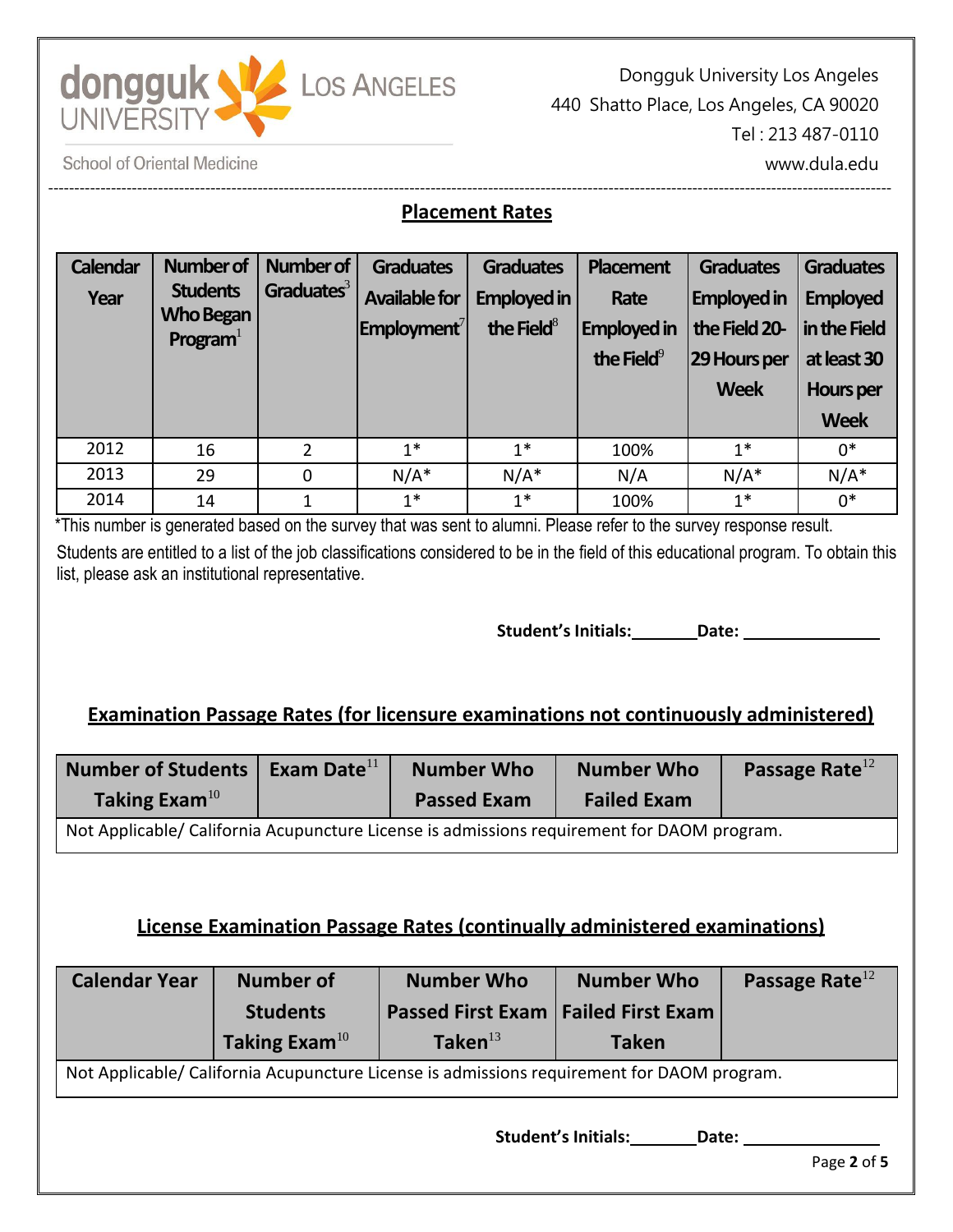

Dongguk University Los Angeles 440 Shatto Place, Los Angeles, CA 90020 Tel : 213 487-0110 www.dula.edu

**School of Oriental Medicine** 

#### ----------------------------------------------------------------------------------------------------------------------------------------------------------------- **Salary and Wage Information**

| <b>Calendar</b> | <b>Graduates</b>        | <b>Graduates</b> | <b>Annual Salary and Wages Reported Graduates</b> |                            |                            |                            |                                                          |  |
|-----------------|-------------------------|------------------|---------------------------------------------------|----------------------------|----------------------------|----------------------------|----------------------------------------------------------|--|
| Year            | Available for           | Employed in      | Employed in the Field <sup>14</sup>               |                            |                            |                            |                                                          |  |
|                 | Employment <sup>7</sup> | Field $8$        | \$15,000<br>to<br>\$20,000                        | \$20,001<br>to<br>\$25,000 | \$25,001<br>to<br>\$30,000 | \$30,001<br>to<br>\$35,000 | <b>Students not</b><br><b>Reporting</b><br><b>Salary</b> |  |
| 2012            | $1^*$                   | $1*$             | $0*$                                              | $0*$                       | $0^*$                      | $1^*$                      | $1^*$                                                    |  |
| 2013            | $N/A^*$                 | $N/A^*$          | $N/A^*$                                           | $N/A^*$                    | $N/A^*$                    | $N/A^*$                    | $N/A^*$                                                  |  |
| 2014            | $1*$                    | $1^*$            | $0*$                                              | $0*$                       | $0*$                       | $0*$                       | $5*$                                                     |  |

\*This number is generated based on the survey that was sent to alumni. Please refer to the survey response result. Students are entitled to a list of the objective sources of information used to substantiate the salary disclosure. To obtain this list, please ask an institutional representative where to view this list.

#### **EMPLOYMENT DISCLAIMER**

**Occupational Wages**

Dongguk University Los Angeles makes no claim to applicants regarding salary that may be earned after completing the program. (Sources from [www.labormarketinfo.edd.ca.gov\)](http://www.labormarketinfo.edd.ca.gov/). The 2014 median hourly wage listed for the EDD Labor Market Division category for "Acupuncturist" (Health Diagnosing Practitioners) in California is \$33.35.

### **Health Diagnosing Practitioners, All Other (SOC Code: 29-1199)**

All health diagnosing and treating practitioners not listed separately.Employers are usually looking for candidates with a Master's degree.

| $\sim$ ccupational wages |               |                    |                             |         |         |  |  |  |  |  |
|--------------------------|---------------|--------------------|-----------------------------|---------|---------|--|--|--|--|--|
|                          | <b>Period</b> | <b>Hourly Mean</b> | <b>Hourly by Percentile</b> |         |         |  |  |  |  |  |
|                          |               |                    | 25 <sub>th</sub>            | Median  | 75th    |  |  |  |  |  |
| 2014                     | 1st Qtr       | \$41.74            | \$25.42                     | \$33.35 | \$48.38 |  |  |  |  |  |
|                          | Year          |                    |                             |         |         |  |  |  |  |  |

#### **Student Loan Information**

**Student's Initials: Date:** 

The Cohort Default Rate (CDR) represents the percentage of this institution's students that failed to make required payments on their federal loans within three years of when they were required to begin repayment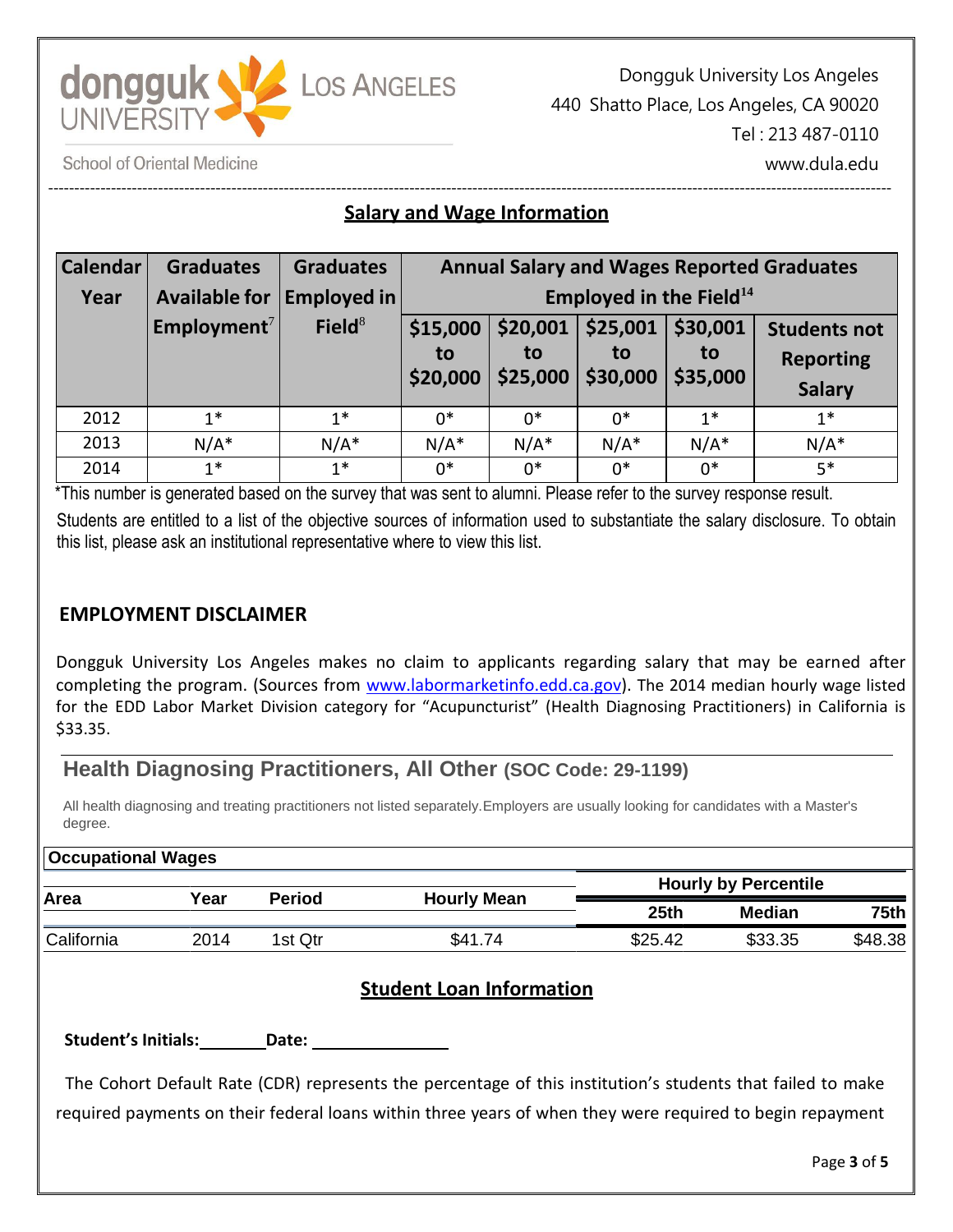

**School of Oriental Medicine** 

---------------------------------------------------------------------------------------------------------------------------------------------------------------- of that loan. The most recent three-year cohort default rate for 2012 reported by the U.S. Department of Education for this institution is 10.5%.

The percentage of the students who attended this institution in 2014, who received federal student loans to help pay their cost of education at the school was 43.56%.

**Student's Initials: Date:** 

This fact sheet is filed with the Bureau for Private Postsecondary Education. Regardless of any information you may have relating to completion rates, placement rates, starting salaries, or license exam passage rates, this fact sheet contains the information as calculated pursuant to state law.

Any questions a student may have regarding this fact sheet that have not been satisfactorily answered by the institution may be directed to the Bureau for Private Postsecondary Education at: P.O. Box 980818, West Sacramento, CA 95798-[0818, www.bppe.ca.gov,](http://www.bppe.ca.gov/) P: 888.370.7589 or 916.431.6959, F: 916.263.1897.

**I have read and understand this School Performance Fact Sheet. The School Performance Fact Sheet was reviewed and discussed with a school official prior to signing an enrollment agreement.**

Student Name -Print

Student Signature Date Date

School Official Date Date